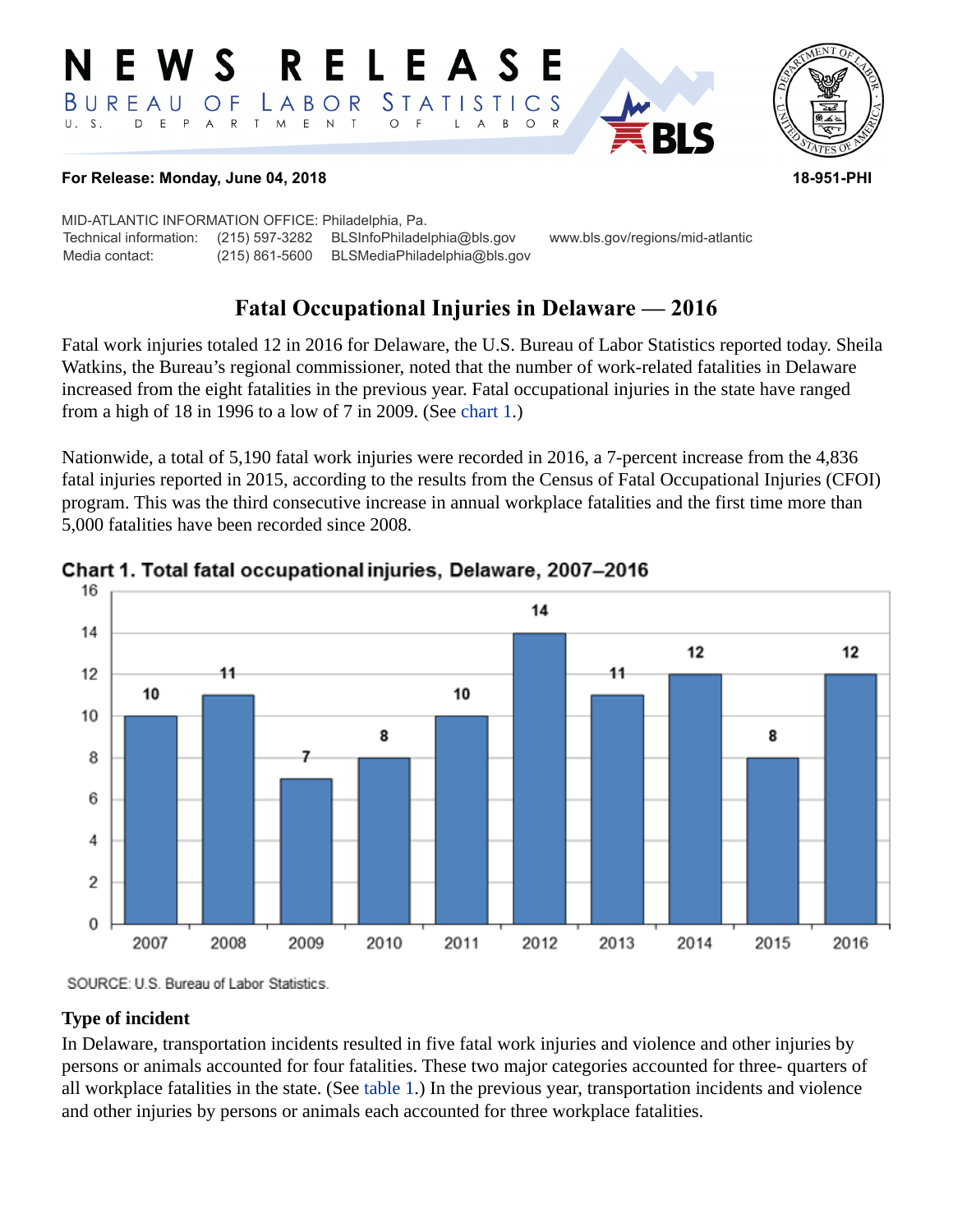Nationally, transportation incidents remained the most frequent fatal workplace event in 2016, accounting for 40 percent of fatal work injuries. (See [chart 2](#page-1-0).) Violence and other injuries by persons or animals was the second-most frequent type of event, with 17 percent of work-related fatalities, followed by falls, slips, or trips (16 percent) and contact with objects and equipment (15 percent).



<span id="page-1-0"></span>

## **Industry**

The private construction industry sector and government had three fatalities each, accounting for half of the worker deaths in the state in 2016. (See [table 2](#page-4-0).) Violence and other injuries by persons or animals accounted for all of the fatalities in government.

## **Occupation**

Protective service occupations and construction and extraction occupations had the highest number of workplace fatalities with four each. (See [table 3.](#page-5-0)) The majority of the fatalities within protective service occupations were firefighters (3). Construction trades workers accounted for all of the fatal injuries in the construction and extraction group.

## **Contracted Workers**

A contracted worker is defined as a worker employed by one firm but working at the behest of another firm that exercises overall responsibility for the operations at the site of the fatal injury. In 2016, Delaware had two fatally-injured workers identified as fitting the contracted worker criteria, the same count as the prior year.

SOURCE: U.S. Bureau of Labor Statistics.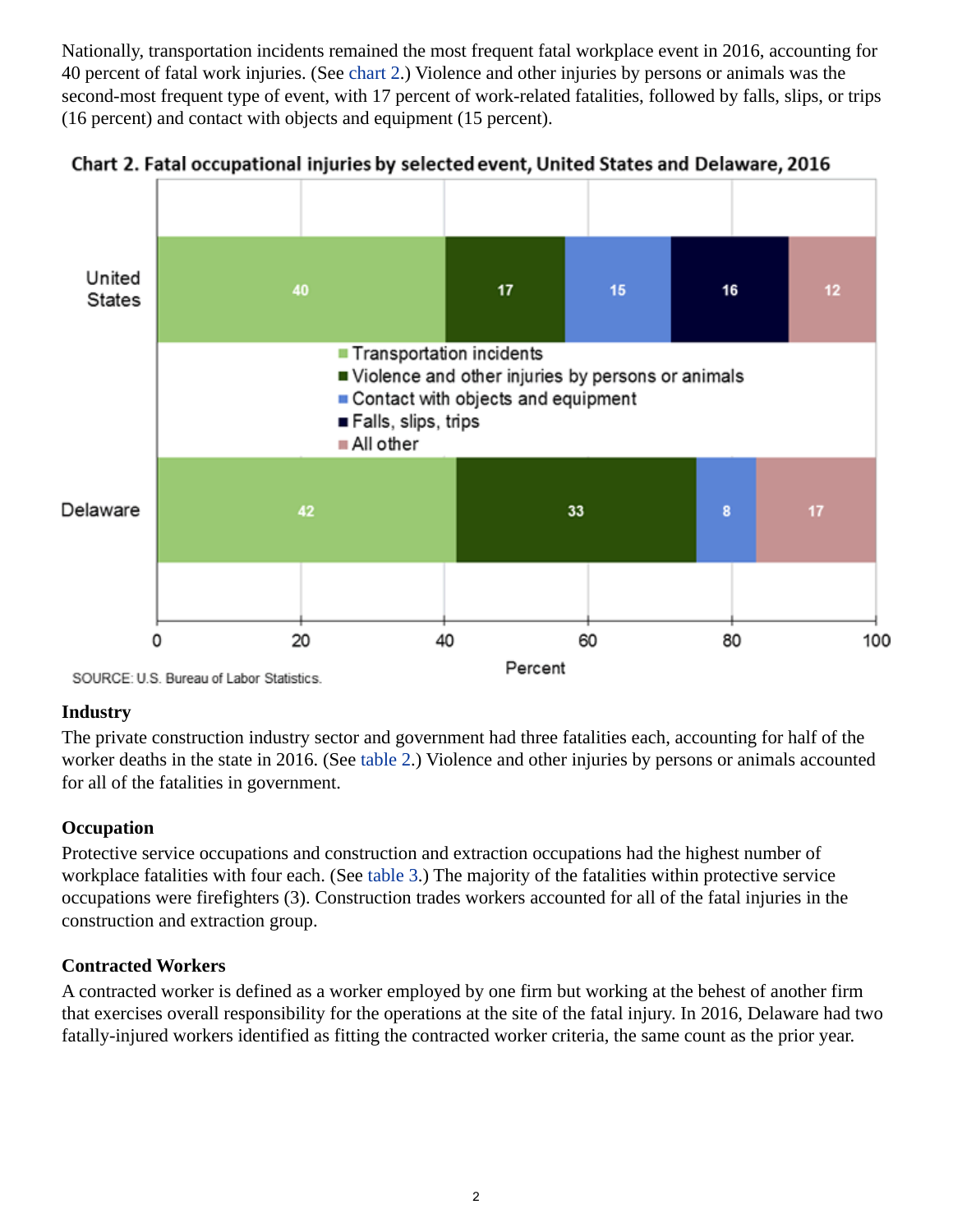## **Additional highlights:**

- Men accounted for 92 percent of the work-related fatalities in Delaware, similar to the 93-percent national share. (See [table 4](#page-6-0).) The most frequent fatal event for men in the state was transportation incidents (5) followed by violence and other injuries by persons or animals (3).
- White, non-Hispanic workers accounted for two-thirds of those who died from a workplace injury. Nationwide, this group also accounted for 67 percent of work-related deaths.
- Workers 25-54 years old accounted for 83 percent of the state's work-related fatalities in 2016, compared to 57 percent of on-the-job fatalities nationally.
- Of the 12 fatally-injured workers in Delaware, 83 percent worked for wages and salaries; the remainder were self-employed. Transportation incidents accounted for half of the fatalities to wage and salary workers.

### **Technical Note**

**Background of the program.** The Census of Fatal Occupational Injuries (CFOI), part of the BLS Occupational Safety and Health Statistics (OSHS) program, compiles a count of all fatal work injuries occurring in the U.S. during the calendar year. The CFOI program uses diverse state, federal, and independent data sources to identify, verify, and describe fatal work injuries. This ensures counts are as complete and accurate as possible. Nationwide, for the 2016 data, over 23,300 unique source documents were reviewed as part of the data collection process. For technical information and definitions for CFOI, please go to the BLS Handbook of Methods on the BLS website at [www.bls.gov/opub/hom/cfoi/home.htm](https://www.bls.gov/opub/hom/cfoi/home.htm).

**Federal/State agency coverage.** The CFOI includes data for all fatal work injuries, even those that may be outside the scope of other agencies or regulatory coverage. Thus, any comparison between the BLS fatality census counts and those released by other agencies should take into account the different coverage requirements and definitions being used by each agency. More on the scope of CFOI can be found at [www.bls.gov/iif/cfoiscope.htm.](https://www.bls.gov/iif/cfoiscope.htm)

**Acknowledgments.** BLS thanks the Delaware Department of Labor for their efforts in collecting accurate, comprehensive, and useful data on fatal work injuries. BLS also appreciates the efforts of all federal, state, local, and private sector entities that provided source documents used to identify fatal work injuries. Among these agencies are the Occupational Safety and Health Administration; the National Transportation Safety Board; the U.S. Coast Guard; the Mine Safety and Health Administration; the Office of Workers' Compensation Programs (Federal Employees' Compensation and Longshore and Harbor Workers' Compensation divisions); the Federal Railroad Administration; the National Highway Traffic Safety Administration; state vital statistics registrars, coroners, and medical examiners; state departments of health, labor, and industrial relations and workers' compensation agencies; state and local police departments; and state farm bureaus.

Information in this release is available to sensory-impaired individuals. Voice phone: (202) 691-5200; Federal Relay Service: (800) 877-8339.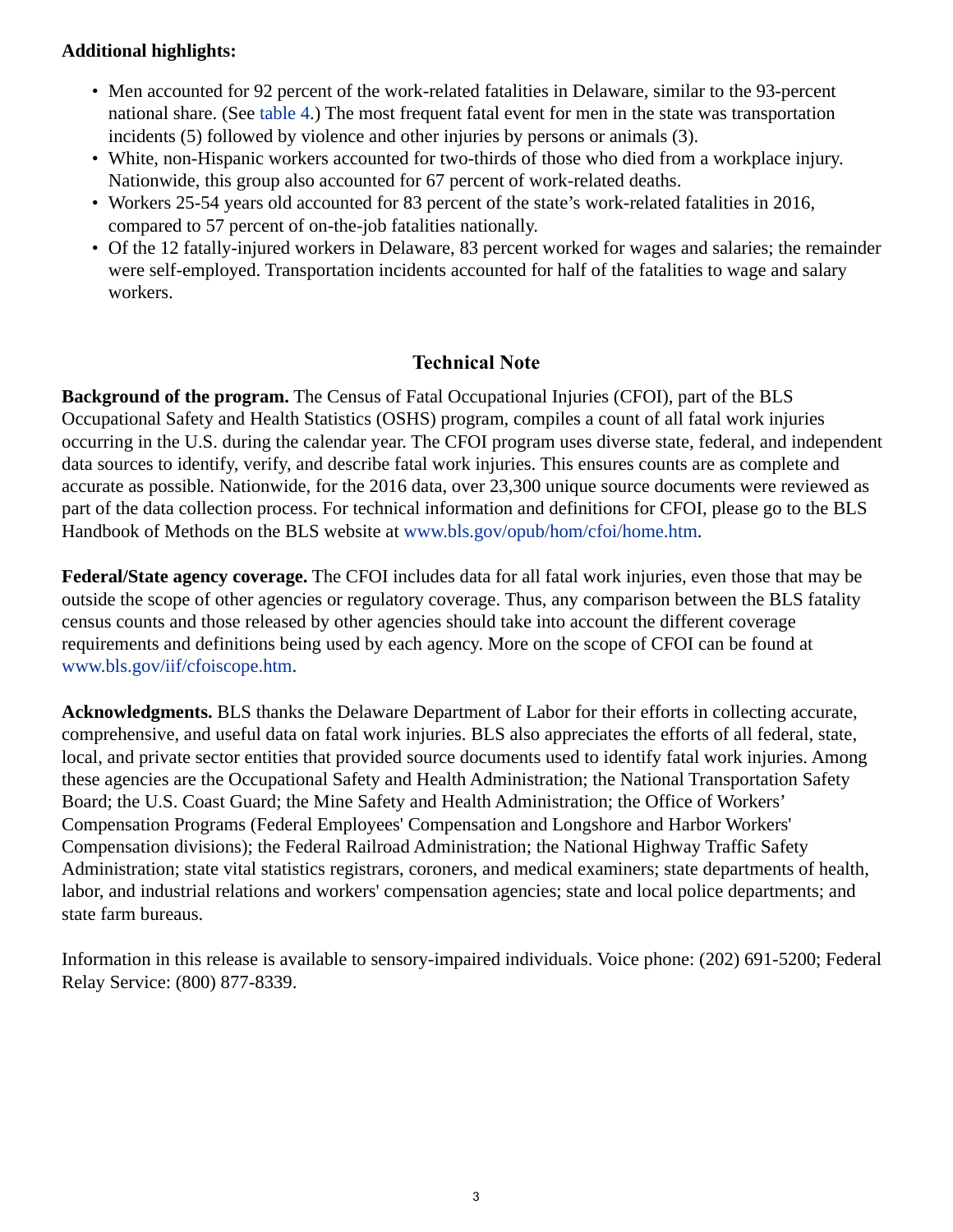#### <span id="page-3-0"></span>**Table 1. Fatal occupational injuries by event or exposure, Delaware, 2015-16**

| Event or exposure (1)                                                 | 2015   | 2016   |         |
|-----------------------------------------------------------------------|--------|--------|---------|
|                                                                       | Number | Number | Percent |
| Total                                                                 | 8      | 12     | 100     |
|                                                                       |        |        | 33      |
|                                                                       |        |        | 8       |
|                                                                       |        |        | 8       |
|                                                                       |        |        | 8       |
|                                                                       |        |        | 25      |
|                                                                       |        | 3      | 25      |
|                                                                       |        |        | 42      |
|                                                                       |        |        | 8       |
|                                                                       |        |        | 17      |
|                                                                       |        |        |         |
|                                                                       |        |        | 8       |
|                                                                       |        |        | 8       |
|                                                                       |        |        | я       |
|                                                                       |        |        |         |
|                                                                       |        |        |         |
|                                                                       |        |        |         |
|                                                                       |        |        |         |
|                                                                       |        |        |         |
|                                                                       |        |        |         |
| Caught in running equipment or machinery during maintenance, cleaning |        |        | 8       |

<span id="page-3-1"></span>Footnotes:

(1) Based on the BLS Occupational Injury and Illness Classification System (OIICS) 2.01 implemented for 2011 data forward.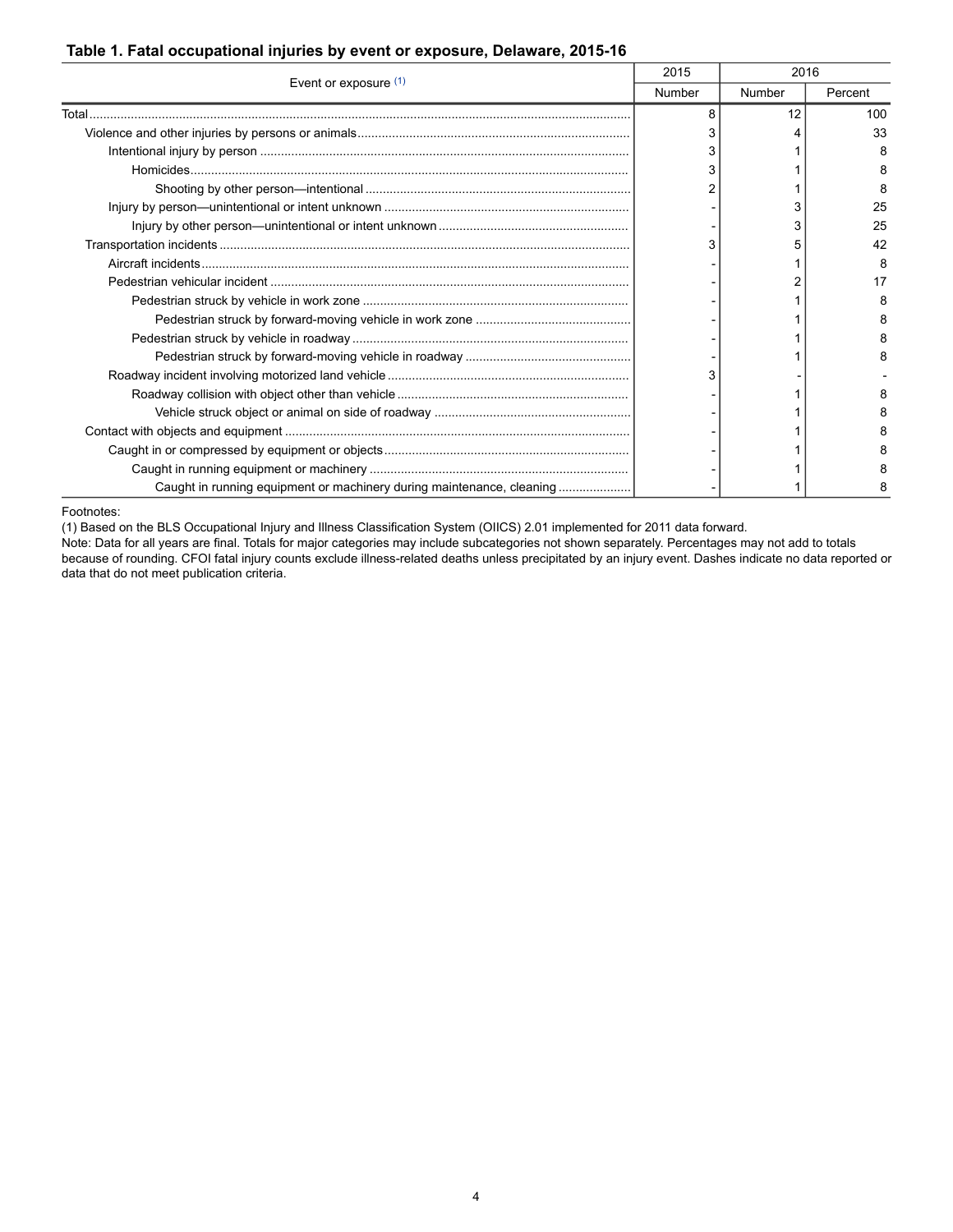| Industry (1)                                                         | 2015   | 2016   |         |
|----------------------------------------------------------------------|--------|--------|---------|
|                                                                      | Number | Number | Percent |
|                                                                      | 8      | 12     | 100     |
|                                                                      | 8      | 9      | 75      |
|                                                                      |        | 4      | 33      |
|                                                                      |        |        | 8       |
|                                                                      |        |        | 8       |
|                                                                      |        | 1      | 8       |
|                                                                      |        | 1      | 8       |
|                                                                      |        | 1      | 8       |
|                                                                      |        | 3      | 25      |
|                                                                      |        | 3      | 25      |
|                                                                      | 7      | 5      | 42      |
|                                                                      | 2      |        |         |
|                                                                      |        |        |         |
|                                                                      |        | 1      | 8       |
|                                                                      |        | 1      | 8       |
|                                                                      |        | 1      | 8       |
|                                                                      |        | 1      | 8       |
|                                                                      |        | 1      | 8       |
|                                                                      |        |        | 8       |
|                                                                      |        | 1      | 8       |
|                                                                      |        | 1      | 8       |
|                                                                      |        | 1      | 8       |
|                                                                      |        | 1      | 8       |
|                                                                      |        | 1      | 8       |
| Commercial and industrial machinery and equipment rental and leasing |        | 1      | 8       |
| Construction, transportation, mining, and forestry machinery and     |        | 1      | 8       |
| Construction, mining, and forestry machinery and equipment rental    |        | 1      | 8       |
|                                                                      |        |        | 8       |
|                                                                      |        | 1      | 8       |
|                                                                      |        | 1      | 8       |
|                                                                      |        | 1      | 8       |
|                                                                      |        | 3      | 25      |
|                                                                      |        | 3      | 25      |
|                                                                      |        | 3      | 25      |
|                                                                      |        | 3      | 25      |
|                                                                      |        | 3      | 25      |
|                                                                      |        | 3      | 25      |
|                                                                      |        | 3      | 25      |

### <span id="page-4-0"></span>**Table 2. Fatal occupational injuries by industry, Delaware, 2015-16**

<span id="page-4-1"></span>Footnotes:

(1) Industry data are based on the North American Industry Classification System, 2012.

(2) Includes fatal injuries to workers employed by governmental organizations regardless of industry.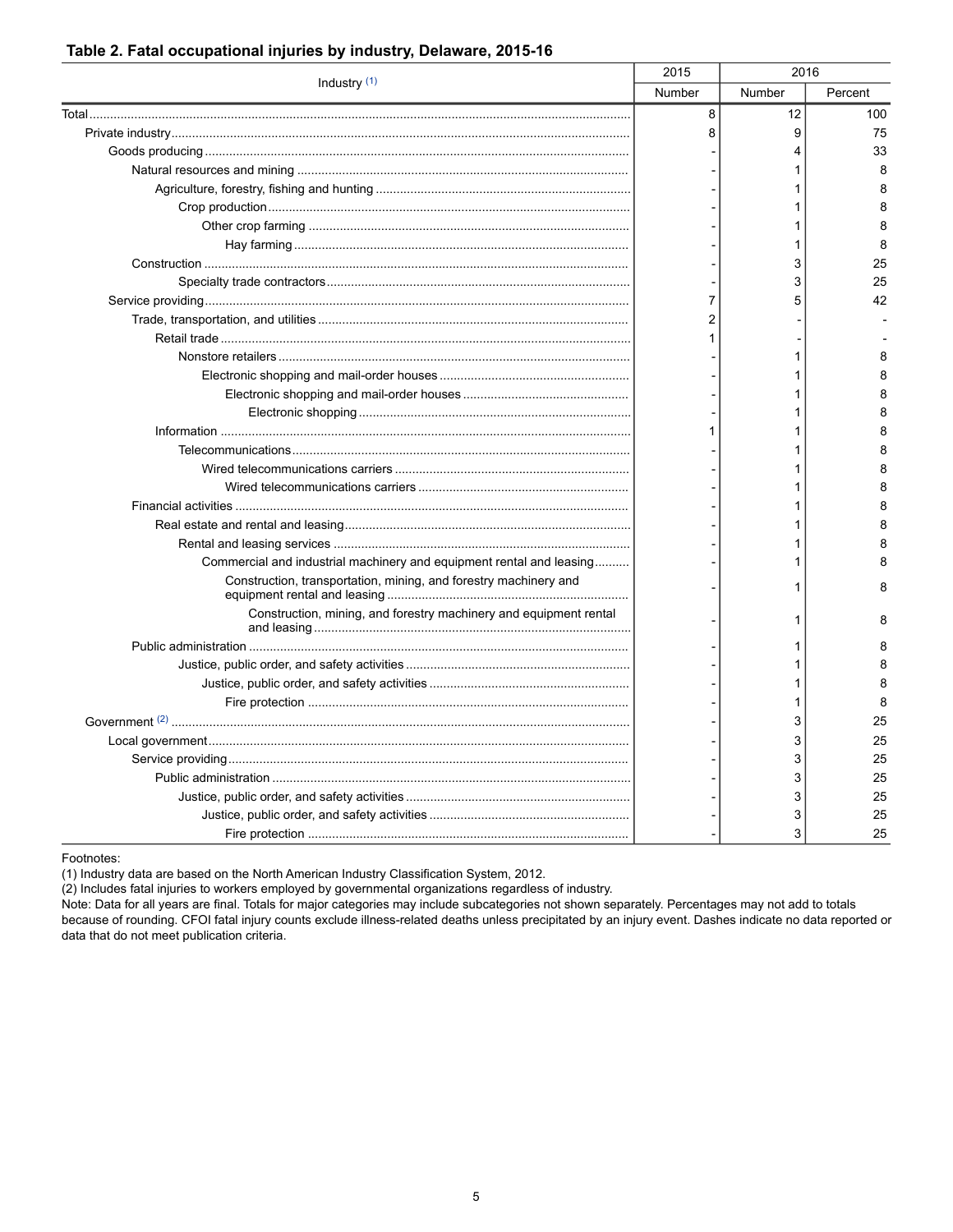| Occupation (1) | 2015   | 2016   |         |
|----------------|--------|--------|---------|
|                | Number | Number | Percent |
| Total.         | 8      | 12     | 100     |
|                |        |        |         |
|                |        |        |         |
|                |        |        |         |
|                |        |        |         |
|                |        |        |         |
|                |        |        |         |
|                |        |        | 33      |
|                |        |        | 33      |
|                |        |        | 8       |
|                |        |        |         |
|                |        |        |         |
|                |        |        | 25      |
|                |        |        | 25      |
|                |        |        | 25      |
|                |        |        |         |
|                |        |        |         |
|                |        |        |         |
|                |        |        |         |
|                |        |        | 50      |
|                |        |        | 33      |
|                |        |        | 33      |

#### <span id="page-5-0"></span>**Table 3. Fatal occupational injuries by occupation, Delaware, 2015-16**

<span id="page-5-1"></span>Footnotes:

(1) Occupation data are based on the Standard Occupational Classification system, 2010.